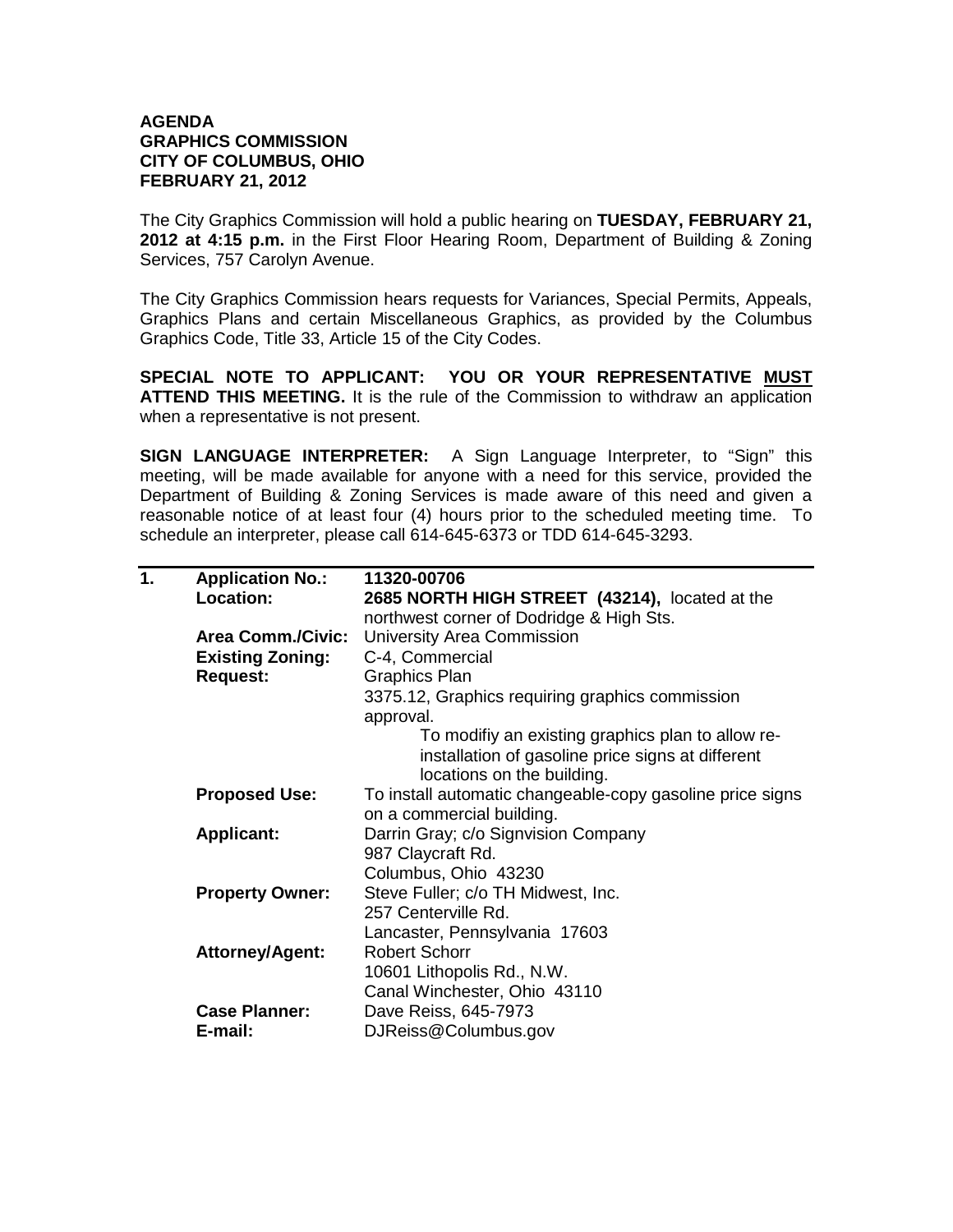| 2.<br><b>Application No.:</b><br>Location:<br><b>Area Comm./Civic:</b><br><b>Existing Zoning:</b><br><b>Request:</b> | 11320-00707<br>2900 STELZER ROAD (43219), located at the southeast<br>corner of McCutcheon & Stelzer Rds.<br>Northeast Area Commission<br><b>CPD, Commercial Planned District District</b><br>Graphics Plan(s) to Section(s):<br>3375.12, Graphics requiring graphics commission<br>approval.<br>To modify an existing graphics plan to allow the |
|----------------------------------------------------------------------------------------------------------------------|---------------------------------------------------------------------------------------------------------------------------------------------------------------------------------------------------------------------------------------------------------------------------------------------------------------------------------------------------|
| Proposal:                                                                                                            | installation of an additional, 37.09 sq. ft. wall sign.<br>To install a sign reading "State Liquor Agency" to the front<br>of an existing grocery store.                                                                                                                                                                                          |
| Applicant(s):                                                                                                        | Jim Gray; c/o Signvision Company<br>987 Claycraft Rd.                                                                                                                                                                                                                                                                                             |
| <b>Property Owner(s):</b>                                                                                            | Columbus, Ohio 43230<br>McCutcheon G.E., L.L.C.                                                                                                                                                                                                                                                                                                   |
| <b>Attorney/Agent:</b>                                                                                               | 150 E. Broad St.<br>Columbus, Ohio 43215<br><b>Robert Schorr</b>                                                                                                                                                                                                                                                                                  |
| <b>Case Planner:</b>                                                                                                 | 10601 Lithopolis Rd., N.W.<br>Canal Winchester, Ohio 43110<br>Jamie Freise, 645-6350                                                                                                                                                                                                                                                              |
| E-mail:                                                                                                              | JFFreise@Columbus.gov                                                                                                                                                                                                                                                                                                                             |

| 3. | <b>Application No.:</b><br>Location: | 11320-00721<br>1201 OLENTANGY RIVER ROAD (43212), located on the<br>west side of Olentangy River Rd., 125 ft. north of W. 3rd<br>Ave. |
|----|--------------------------------------|---------------------------------------------------------------------------------------------------------------------------------------|
|    | <b>Area Comm./Civic:</b>             | Fifth by Northwest Area Commission                                                                                                    |
|    | <b>Existing Zoning:</b>              | C-4, Commercial                                                                                                                       |
|    | <b>Request:</b>                      | <b>Graphics Plan</b>                                                                                                                  |
|    |                                      | 3375.12, Graphics requiring graphics commission                                                                                       |
|    |                                      | approval.                                                                                                                             |
|    |                                      | To establish a graphics plan for a shopping center                                                                                    |
|    |                                      | development.                                                                                                                          |
|    | <b>Proposed Use:</b>                 | To install wall signs and two ground signs for a                                                                                      |
|    |                                      | proposed shopping center and out building.                                                                                            |
|    | <b>Applicant:</b>                    | <b>Northstar Realty</b>                                                                                                               |
|    |                                      | 150 E. Broad St., Suite 100                                                                                                           |
|    |                                      | Columbus, Ohio 43215                                                                                                                  |
|    | <b>Property Owner:</b>               | Olentangy Ventures II, L.L.C.                                                                                                         |
|    |                                      | 150 E. Broad St., Suite 100                                                                                                           |
|    |                                      | Columbus, Ohio 43215                                                                                                                  |
|    | <b>Attorney/Agent:</b>               | Jackson B. Reynolds; c/o Smith & Hale                                                                                                 |
|    |                                      | 37 W. Broad St., Suite 725                                                                                                            |
|    |                                      | Columbus, Ohio 43215                                                                                                                  |
|    | <b>Case Planner:</b>                 | Dave Reiss, 645-7973                                                                                                                  |
|    | E-mail:                              | DJReiss@Columbus.gov                                                                                                                  |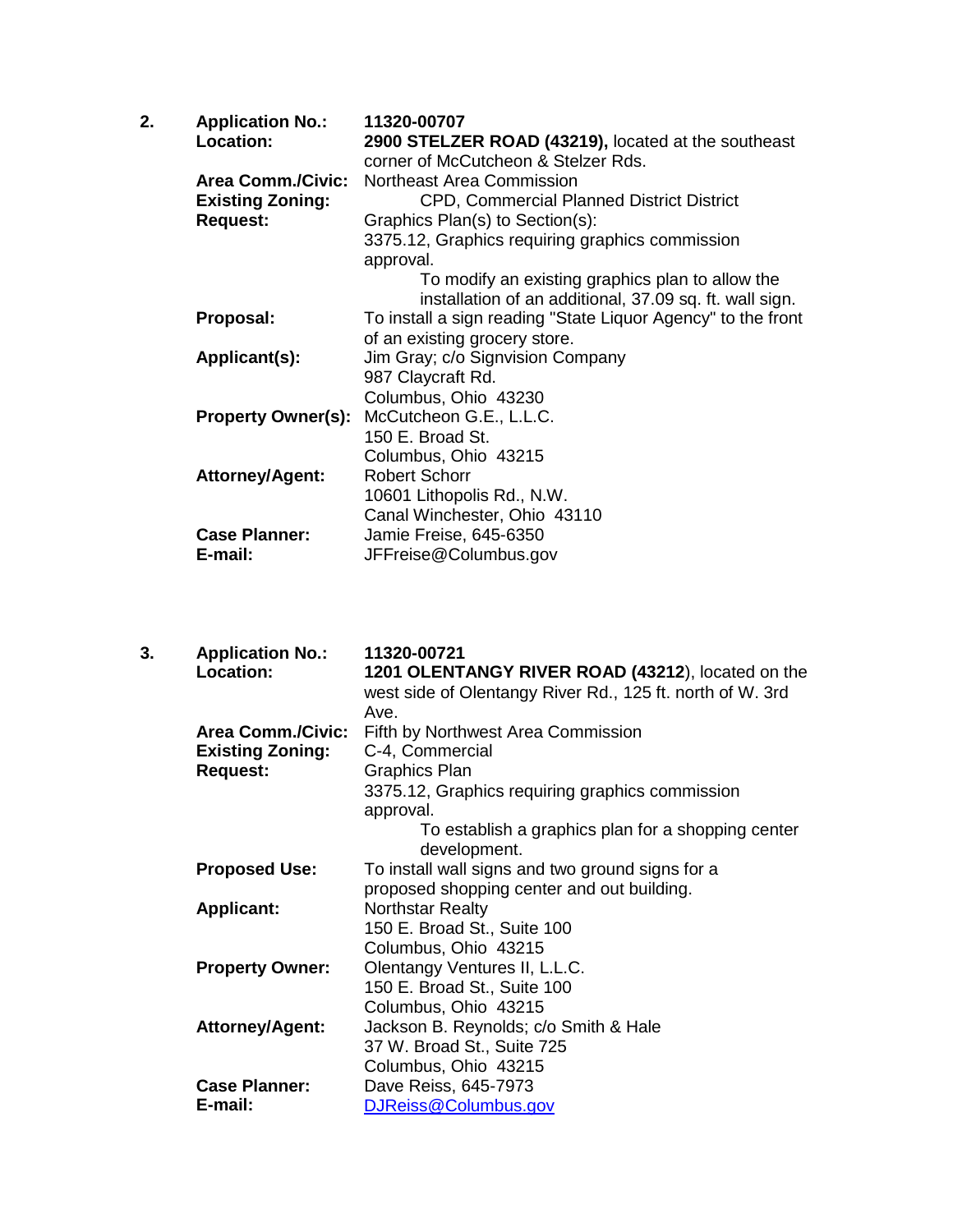| 4. | <b>Application No.:</b>   | 11320-00723                                                                             |
|----|---------------------------|-----------------------------------------------------------------------------------------|
|    | Location:                 | 3898 ALUM CREEK DRIVE (43207), located at the                                           |
|    | <b>Area Comm./Civic:</b>  | northeast corner of Williams Rd. & Alum Creek Dr.<br>Far South Columbus Area Commission |
|    |                           |                                                                                         |
|    | <b>Existing Zoning:</b>   | CPD, Commercial Planned District<br>Variance                                            |
|    | <b>Request:</b>           |                                                                                         |
|    |                           | 3377.17, Setback regulations for on-premises ground                                     |
|    |                           | signs.<br>To reduce the required setback for a ground sign                              |
|    |                           | from $15$ ft. to 0 ft.                                                                  |
|    | <b>Proposed Use:</b>      | To re-locate an existing ground sign at a reduced setback.                              |
|    | <b>Applicant:</b>         | David Bridgers, c/o Thornton's, Inc.                                                    |
|    |                           | 10101 Linn Station Rd.                                                                  |
|    |                           | Louisville, Kentucky 40223                                                              |
|    | <b>Property Owner:</b>    | Lagavulin Investments Company, L.L.C.                                                   |
|    |                           | 1335 Dublin Rd.                                                                         |
|    |                           | Columbus, Ohio 43215                                                                    |
|    | <b>Attorney/Agent:</b>    | Jeffrey L. Brown, c/o Smith & Hale                                                      |
|    |                           | 37 W. Broad St., Suite 725                                                              |
|    |                           | Columbus, Ohio 43215                                                                    |
|    | <b>Case Planner:</b>      | Dave Reiss, 645-7973                                                                    |
|    | E-mail:                   | DJReiss@Columbus.gov                                                                    |
|    |                           |                                                                                         |
| 5. | <b>Application No.:</b>   | 11320-00756                                                                             |
|    | <b>Location:</b>          | 364 WEST LANE AVENUE (43201), located at the                                            |
|    |                           | northwest corner of Perry St. & W. Lane Ave.                                            |
|    | <b>Area Comm./Civic:</b>  | <b>University Area Commission</b>                                                       |
|    | <b>Existing Zoning:</b>   | C-4, Commercial District                                                                |
|    | <b>Request:</b>           | Special Permit & Variance(s) to Section(s):                                             |
|    |                           | 3375.12, Graphics requiring graphics commission                                         |
|    |                           | approval.                                                                               |
|    |                           | To allow the display of an off-premises banner.                                         |
|    |                           | 3372.606, Graphics.                                                                     |
|    |                           | To permit an off-premises sign (banner) to be                                           |
|    |                           | displayed at a location within the Urban<br>Commercial Overlay area.                    |
|    | Proposal:                 | Display of off-premises banners on a condominium                                        |
|    |                           | building.                                                                               |
|    | Applicant(s):             | Orange Barrel Media                                                                     |
|    |                           | 3400 Southwest Blvd.                                                                    |
|    |                           | Grove City, Ohio 43123                                                                  |
|    | <b>Property Owner(s):</b> | <b>Riverwatch Tower Condominium Association</b>                                         |
|    |                           | 364 W. Lane Ave.                                                                        |
|    |                           | Columbus, Ohio 43201                                                                    |
|    | <b>Attorney/Agent:</b>    | David Hodge; c/o Smith & Hale, L.L.C.                                                   |
|    |                           | 37 W. Broad St., Suite 725                                                              |
|    |                           | Columbus, Ohio 43215                                                                    |
|    | <b>Case Planner:</b>      | Jamie Freise, 645-6350                                                                  |
|    | E-mail:                   | JFFreise@Columbus.gov                                                                   |